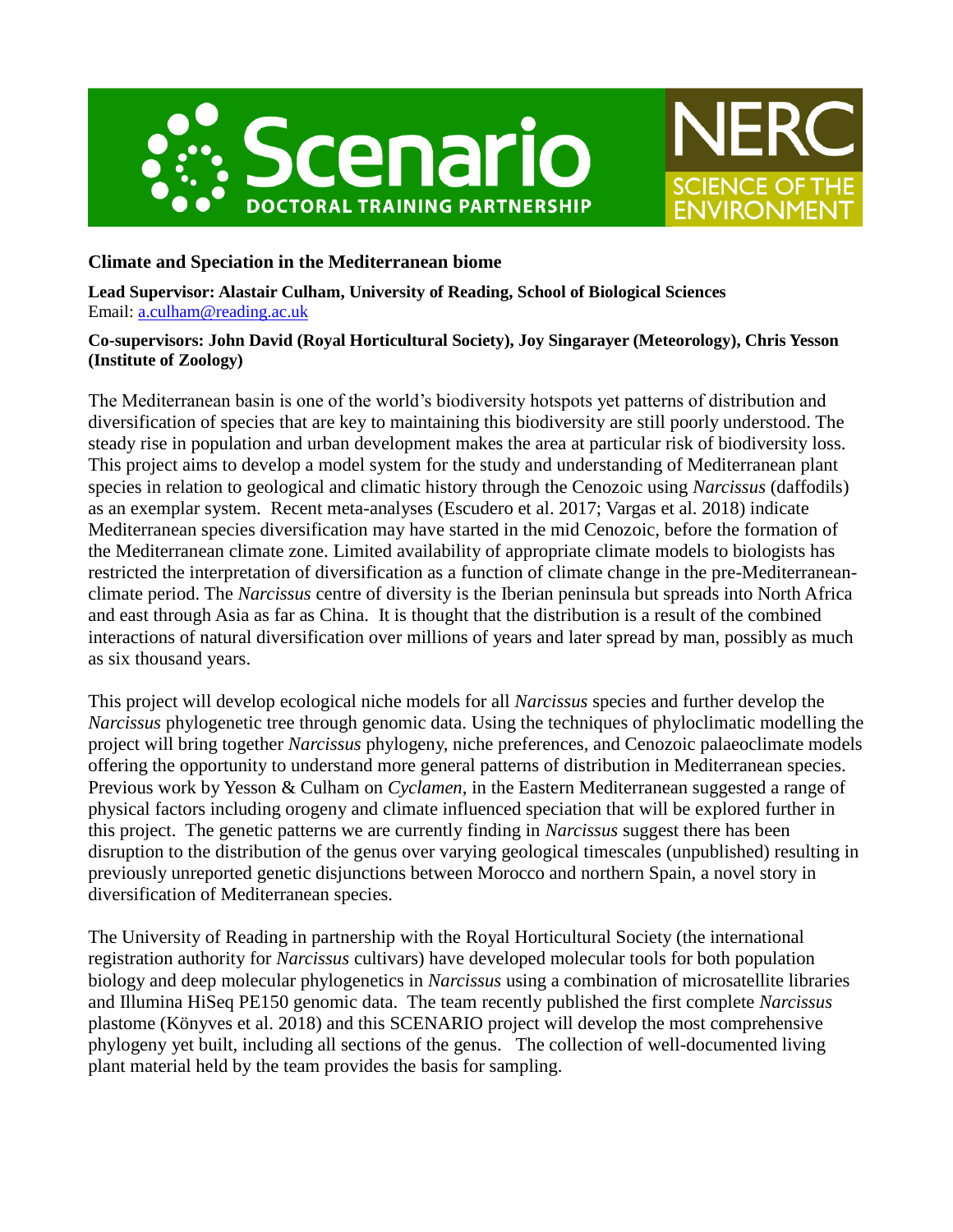The project will provide fundamental insights into:

- 1. Understanding of evolutionary patterns in a global biodiversity hotspot
- 2. Understanding of the influence of climate change as an evolutionary driver
- 3. The historic and palaeohistoric influence of man on speciation
- 4. The risks posed by climate change and habit loss on plant lineages



Phyloclimatic modelling of *Cyclamen* in Yesson, Toomey & Culham 2009 Journal of Biogeography

#### **Training opportunities:**

The student will have the opportunity to work in all three institutions and take advantage of the training offered in each one (e.g. phylogenetics and interpretation of climate models at Reading, GIS at IoZ) The RHS publishing and RHS shows are known internationally in horticulture and offer a globally recognized platform for communication of all science linked to horticulture. The RHS science team is a unique multidisciplinary group dealing with the science of horticulture who communicate with